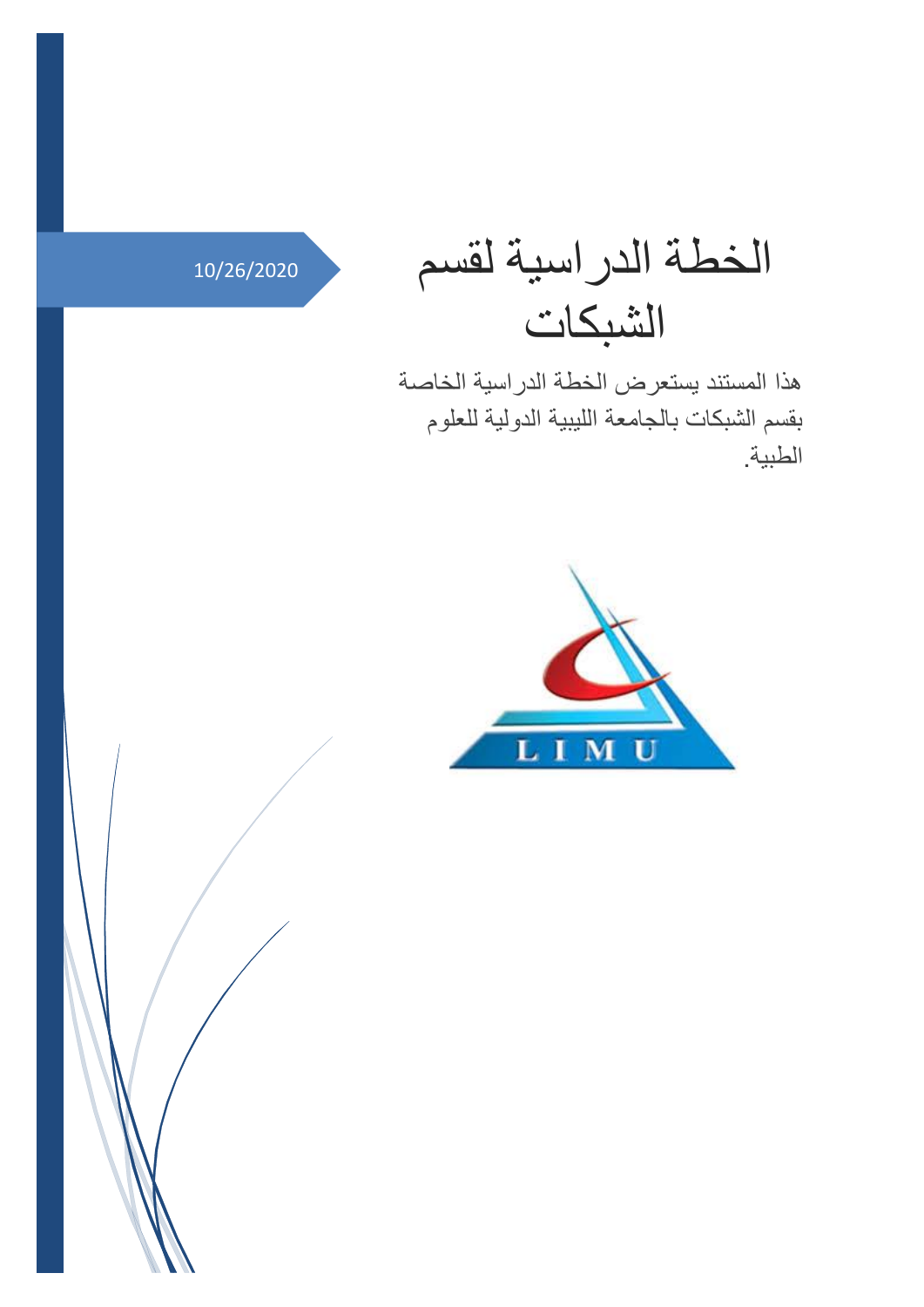## **الخطة الدراسية لقسم شبكات الحاسوب**

| <b>First Semester</b>            |                       |                          |                       |                          |  |
|----------------------------------|-----------------------|--------------------------|-----------------------|--------------------------|--|
| رقم<br>المنظومة                  | <b>Course Title</b>   | اسم المقرر               | Pre-Req.<br>المتطلبات | <b>Credit</b><br>الوحدات |  |
| 61151                            | <b>IT</b> Foundations | أساسيات تقنية المعلو مات | None                  | 3                        |  |
| 61152                            | Programming I         | البر مجة ]               | None                  | 4                        |  |
| 61155                            | Mathematics I         | ر ياضيات I               | None                  | 3                        |  |
| 61150                            | English I             | لغة إنجليز ية I          | None                  | 3                        |  |
| 61157                            | Arabic                | لغة عربية                | None                  | $\mathcal{D}$            |  |
| <b>Semester Credit Hours: 15</b> |                       |                          |                       |                          |  |

| <b>Second Semester</b>           |                             |                        |                       |                          |  |
|----------------------------------|-----------------------------|------------------------|-----------------------|--------------------------|--|
| رقم<br>المنظومة                  | <b>Course Title</b>         | اسم المقرر             | Pre-Req.<br>المتطلبات | <b>Credit</b><br>الوحدات |  |
| 61252                            | Programming II              | البر مجة II            | 61152                 | 4                        |  |
| 61255                            | Mathematics II              | ر ياضيات II            | 61155                 | 3                        |  |
| 61250                            | English II                  | لغة إنجليز ية ∏        | 61150                 | 3                        |  |
| 61257                            | Int. to Computer Networking | مقدمة في شبكات الحاسوب | 61151                 | 3                        |  |
| 61256                            | Probability and Statistics  | الاحتمالات و الإحصاء   | None                  | 3                        |  |
| <b>Semester Credit Hours: 16</b> |                             |                        |                       |                          |  |

| <b>Third Semester</b>            |                                                   |                                  |                       |                          |  |
|----------------------------------|---------------------------------------------------|----------------------------------|-----------------------|--------------------------|--|
| رقم<br>المنظومة                  | <b>Course Title</b>                               | اسم المقرر                       | Pre-Req.<br>المتطلبات | <b>Credit</b><br>الوحدات |  |
| 62221                            | <b>Switching Essentials</b>                       | اساسيات مبدلات الشبكات           | 61257                 | 4                        |  |
| 62156                            | <b>Communication Skills</b>                       | مهارات التواصل                   | $20 \,$ Cr. Hrs       | 2                        |  |
| 62226                            | <b>Microsoft Windows Server</b><br>Administration | إدارة خادم المايكر وسوفت         | 61257                 | 4                        |  |
| 62153                            | Int. to Database Systems                          | مقدمة لقواعد البيانات            | 61252                 | 3                        |  |
| 62122                            | <b>Network Protocols</b>                          | بر و تو كو لات الشبكة            | 61257                 | 3                        |  |
| 61254                            | Digital and logic design                          | تصميم الدوائر الرقمية و المنطقية | 61151                 | 3                        |  |
| <b>Semester Credit Hours: 19</b> |                                                   |                                  |                       |                          |  |

| <b>Fourth Semester</b>           |                                                                  |                                      |                       |                          |  |
|----------------------------------|------------------------------------------------------------------|--------------------------------------|-----------------------|--------------------------|--|
| رقم<br>المنظومة                  | <b>Course Title</b>                                              | اسم المقرر                           | Pre-Req.<br>المتطلبات | <b>Credit</b><br>الوحدات |  |
| 63120                            | <b>Routing Essentials</b>                                        | اساسيات الموجهات                     | 62221                 | 4                        |  |
| 62223                            | Principles of Communication                                      | مبادئ الاتصالات                      | 61257                 | 3                        |  |
| 63141                            | <b>Web Applications Development</b>                              | تطوير تطبيقات الويب                  | 61252                 | 4                        |  |
| 63121                            | <b>Microsoft Windows Server</b><br><b>Advanced Configuration</b> | اعدادات متقدمة لخادم<br>المايكروسوفت | 62226                 | 4                        |  |
| 64124                            | Multimedia over IP                                               | الوسائط عبر بروتوكول<br>الانتر نت    | 62221                 | 3                        |  |
| <b>Semester Credit Hours: 18</b> |                                                                  |                                      |                       |                          |  |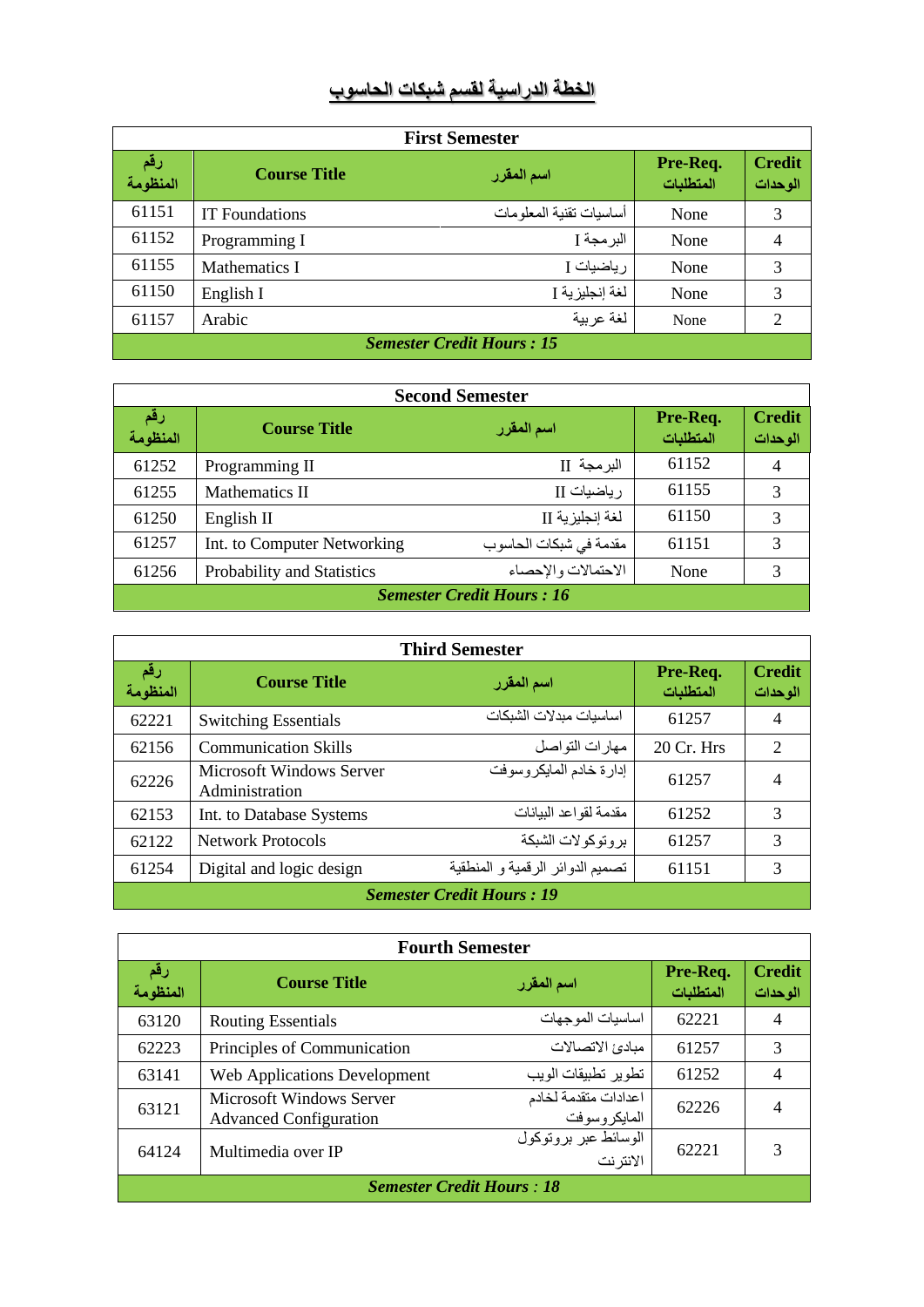| <b>Fifth Semester</b>            |                                                                   |                                            |                       |                          |
|----------------------------------|-------------------------------------------------------------------|--------------------------------------------|-----------------------|--------------------------|
| رقم<br>المنظومة                  | <b>Course Title</b>                                               | اسم المقرر                                 | Pre-Req.<br>المتطلبات | <b>Credit</b><br>الوحدات |
| 63220                            | WAN & Optical Networks                                            | الشبكات الموسعة و البصرية                  | 63120                 | 3                        |
| 63124                            | Wireless and mobile<br>communications networks                    | الشبكات اللاسلكية                          | 61257                 | 3                        |
| 63127                            | Virtualization and Cloud<br>Computing                             | الحوسبة السحابية                           | 61257                 | 4                        |
| 63126                            | <b>Information Storage management</b>                             | إدارة تخزين المعلومات                      | 61257                 | 3                        |
| 63123                            | <b>Network Applications</b>                                       | تطبيقات الشبكات                            | 62221                 | 3                        |
| 63150                            | Legal and Ethical Issues I                                        | القضايا القانونية والأخلاقية ]             | 61151                 | $\mathbf{1}$             |
| 63160                            | Critical thinking                                                 |                                            | None                  | $\overline{2}$           |
|                                  |                                                                   | <b>Semester Credit Hours: 19</b>           |                       |                          |
|                                  |                                                                   | <b>Sixth Semester</b>                      |                       |                          |
| رقم<br>المنظومة                  | <b>Course Title</b>                                               | اسم المقرر                                 | Pre-Req.<br>المتطلبات | <b>Credit</b><br>الوحدات |
| 63221                            | <b>Security Principles and Practices</b>                          | مبادئ وأساسيات الامن                       | 61257                 | 3                        |
| 63223                            | Int. to Linux                                                     | مقدمة الى نظام التشغيل<br>لينوكس           | 61254                 | 3                        |
| 63222                            | Network Design                                                    | تصميم الشبكات                              | 61257,<br>63120       | 3                        |
| 63112                            | <b>Technical Writing</b>                                          | الكتابة التقنية                            | 61250                 | 3                        |
| 63253                            | <b>Research Methods</b>                                           | طرق البحث                                  | 75 Cr.Hrs             | $\overline{c}$           |
| 63151                            | القضايا القانونية<br>Legal and Ethical Issues II<br>والأخلاقية II |                                            | 63150                 | 1                        |
|                                  | <b>Student Selected Course</b>                                    | مقرر اختياري                               |                       | 3                        |
|                                  |                                                                   | <b>Semester Credit Hours: 18</b>           |                       |                          |
|                                  |                                                                   | <b>Seventh Semester</b>                    |                       |                          |
| رقم<br>المنظومة                  | <b>Course Title</b>                                               | اسم المقرر                                 | Pre-Req.<br>المتطلبات | <b>Credit</b><br>الوحدات |
| 64121                            | <b>Network Security</b>                                           | أمن الشبكات                                | 63221                 | 3                        |
| 64122                            | Network Analysis Using<br>Wireshark                               | تحليل الشبكات باستخدام<br>برنامج الويرشارك | 63127                 | 3                        |
| 64141                            | Internship                                                        | الندريب النطبيقي (العملي)                  | 70 Cr. Hrs.           | $-$                      |
| 64123                            | <b>Network Programming</b>                                        | برمجة الشبكات                              | 61252,<br>62122       | 3                        |
| 64142                            | IT Capstone Project I                                             | مقدمة المشروع I                            | 95 Cr.Hrs             | $\overline{2}$           |
| 64156                            | Legal and Ethical Issues III                                      | القضايا القانونية والاخلاقية<br>III        | 63151                 | 1                        |
| 64277                            | <b>IT Project Management</b>                                      | إدارة مشاريع                               | None                  | 3                        |
|                                  | <b>Student Selected Course</b>                                    | مقرر اختياري                               |                       | 3                        |
| <b>Semester Credit Hours: 18</b> |                                                                   |                                            |                       |                          |